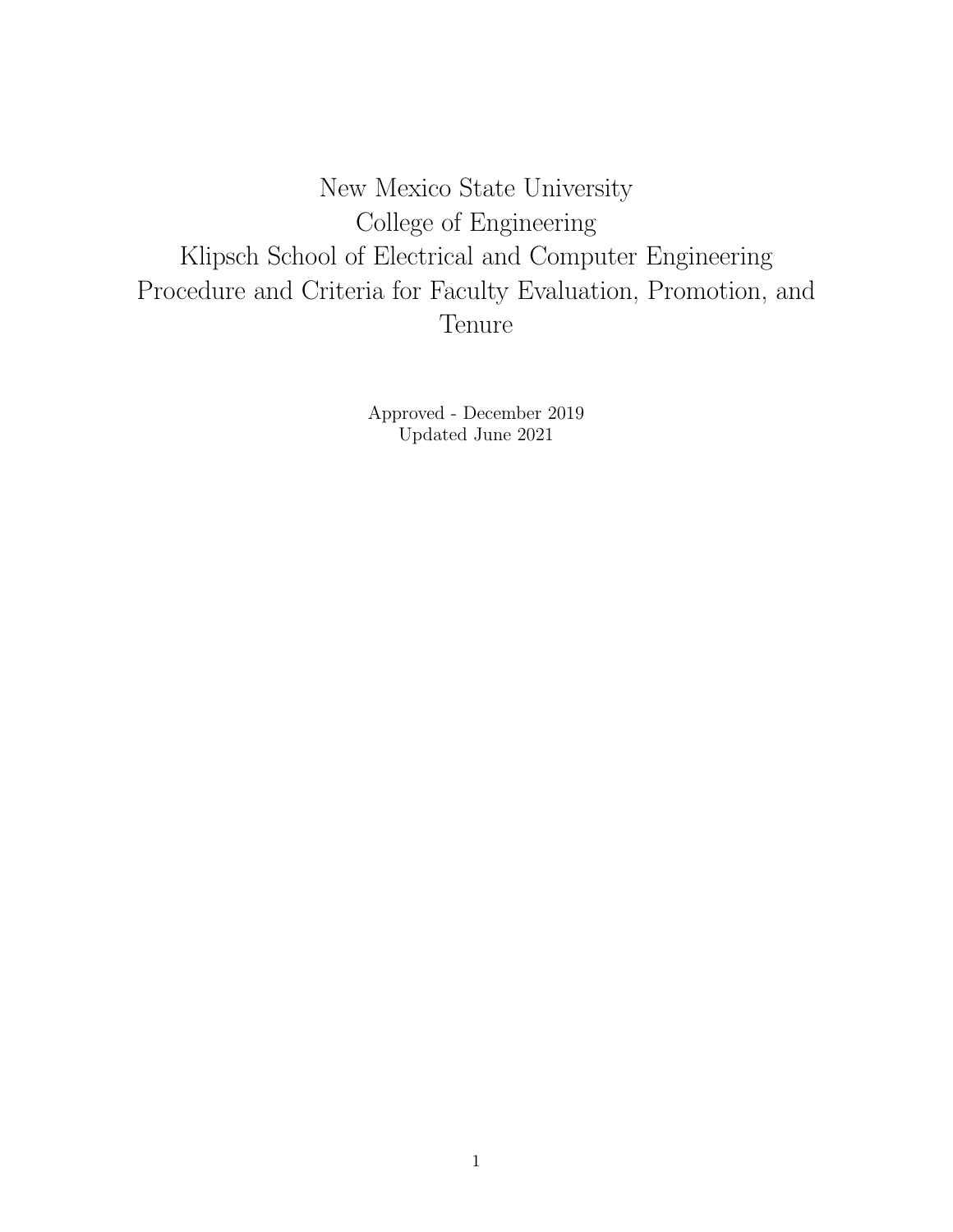## 1 Introduction

This document explains the Promotion and Tenure policies and procedures specific to the Klipsch School of Electrical and Computer Engineering. The document is not intended to be a stand-alone document, but rather as a supplement to the NMSU Administrative Rules and Procedures (ARP) found in Chapter 9 of the ARP (https://arp.nmsu.edu), and College of Engineering Promotion and Tenure Policy (https://engr.nmsu.edu/files/2019/03/NMSU-CoEngr-PT-2018.v.6.pdf). In all cases of conflict, the university and college policy will supersede the policies of the department. It is the responsibility of faculty members to review the College and the University procedures and policies carefully.

## 2 Overview

The Klipsch School of Electrical and Computer Engineering is dedicated to serving the needs of the people of New Mexico through the land grant mission of New Mexico State University. In particular:

Education is recognized as the primary vehicle of success for persons of all backgrounds. The Klipsch School is dedicated to providing quality educational opportunities at the baccalaureate and graduate levels in electrical and computer engineering that will prepare students for successful careers in private industry, government and academia. Students graduation with a bachelor's degree will have the necessary technical, communication, and critical thinking skills along with a dedication to lifelong learning necessary for a successful, fulfilling and life-long career in electrical and computer engineering. Students graduating with an advanced degree will obtain the advanced technical skills necessary for a successful career in research and development that is critical to maintaining the nation's technological lead.

Research is a necessary component for a strong educational program as well as contributing to the nation's world technological leadership. The Klipsch School will provide an environment which fosters world class research involving faculty and students as a component of a comprehensive educational experience. Faculty and students will strive to stay abreast of and provide leadership in the technical areas of expertise within the Klipsch School through their research endeavors and dissemination of results and new knowledge by publication of results and attendance at regional, national, and international conferences. Research programs within the Klipsch School will enhance graduate classes, continually rejuvenate undergraduate teaching, provide enrichment of faculty and provide well-trained personnel for the nation's national laboratories, universities, and industrial laboratories.

Outreach and Public Service is a major component of the land grant mission of New Mexico State University, Public Service can play a major role in economic development of the local community, enrichment of K-12 education, and exposure of faculty to the demands, problems, and needs of the community. In addition, professional societies rely on public service from professionals in academia for many of their functions. Faculty are encouraged to seek opportunities to provide service to the local community, state, and national government entities, and professional societies for the betterment of society and their own enrichment.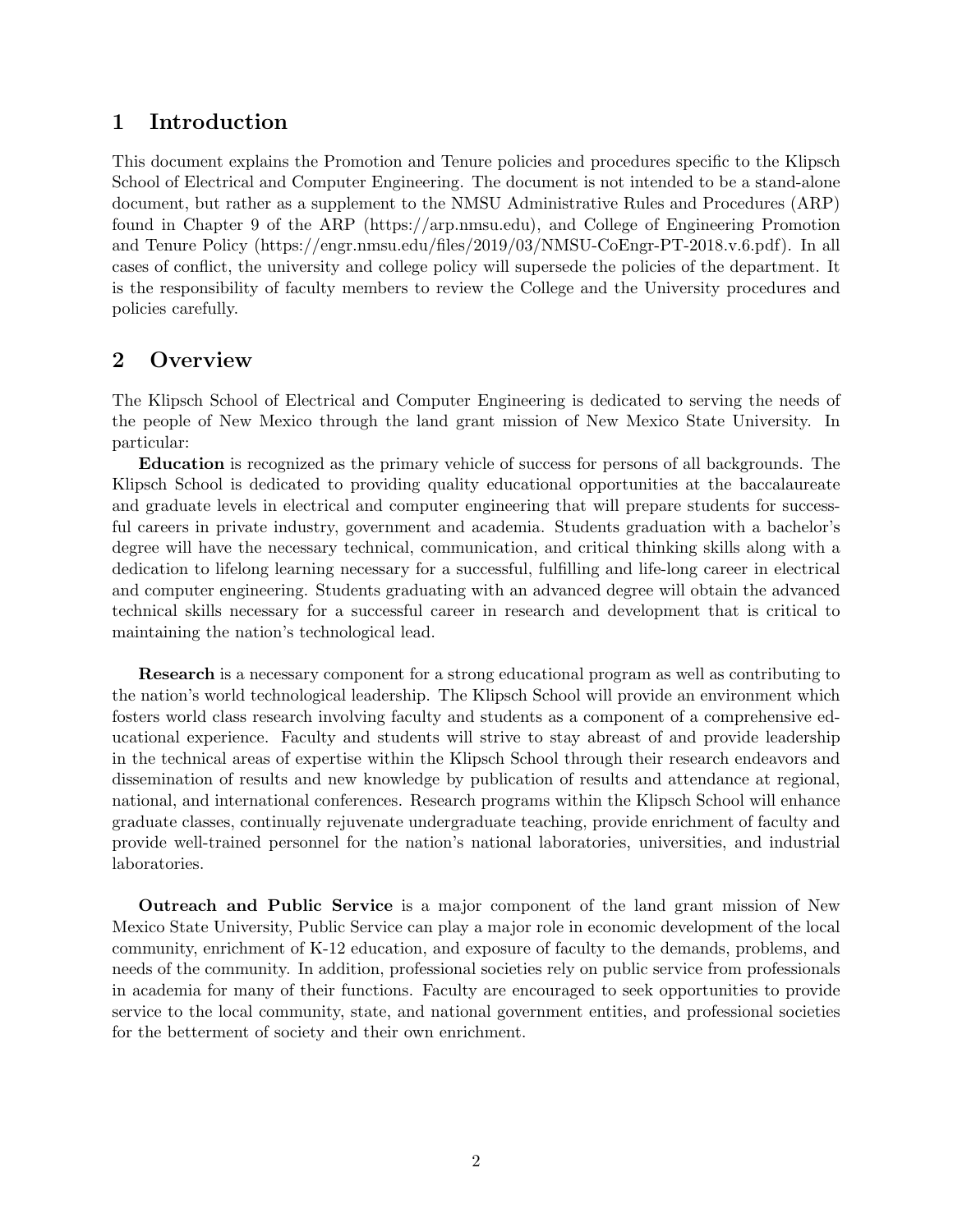# 3 Strategic Goals for the Department

Goal 1: Enhance student success in ECE and facilitate social mobility

Goal 2: Elevated funded research and the associated scholarship

Goal 3: Amplify engineering extension and outreach

Goal 4: Build a robust ECE Department

# 4 P&T Philosophy

Particularly:

- "Superior intellectual attainment, as evidenced both in teaching and in research or other creative achievement, is an indispensable qualification for appointment or promotion to tenure positions. Insistence upon this standard for holders of the professorship is necessary for maintenance of the Institute's dedication to the discovery and transmission of knowledge."
- "There should be evidence that the candidate is continuously engaged in creative activity of high quality and significance." "Good professional standing is taken for granted, but indications of leadership are sought for promotion and tenure."
- "The rank of Associate Professor requires evidence of both significant past accomplishments and future promise. Such accomplishments must be distinctive, and not merely average or adequate."

# 5 Review and Update of Procedure and Criteria

This document will be reviewed by the faculty of the ECE Department every three years or the minimum revision period required by the University. If the policy should change during a faculty member's pre-tenure period, the faculty member will be given the choice of selecting the one when he/she is hired, or the most recent Departmental Promotion and Tenure Procedure and Criteria. A faculty member should inform the Department Promotion and Tenure Committee and the Department Head on which version of the promotion and tenure policy he/she decides to use.

## 6 Due Process

The Department Head will give each new faculty member a copy of this Procedure and Criteria document upon hiring, and provide the links to the College and University policy. In addition, faculty members eligible for promotion and/or tenure will be given a copy whenever the document is renewed. The document will also be posted on the departmental website.

## 7 Faculty Review Process

#### 7.1 Annual Review

The annual review of faculty members will be done by the department head using evidence provided by the faculty in their Digital Measures profile, Personal Strategic Plan, Departmental ABET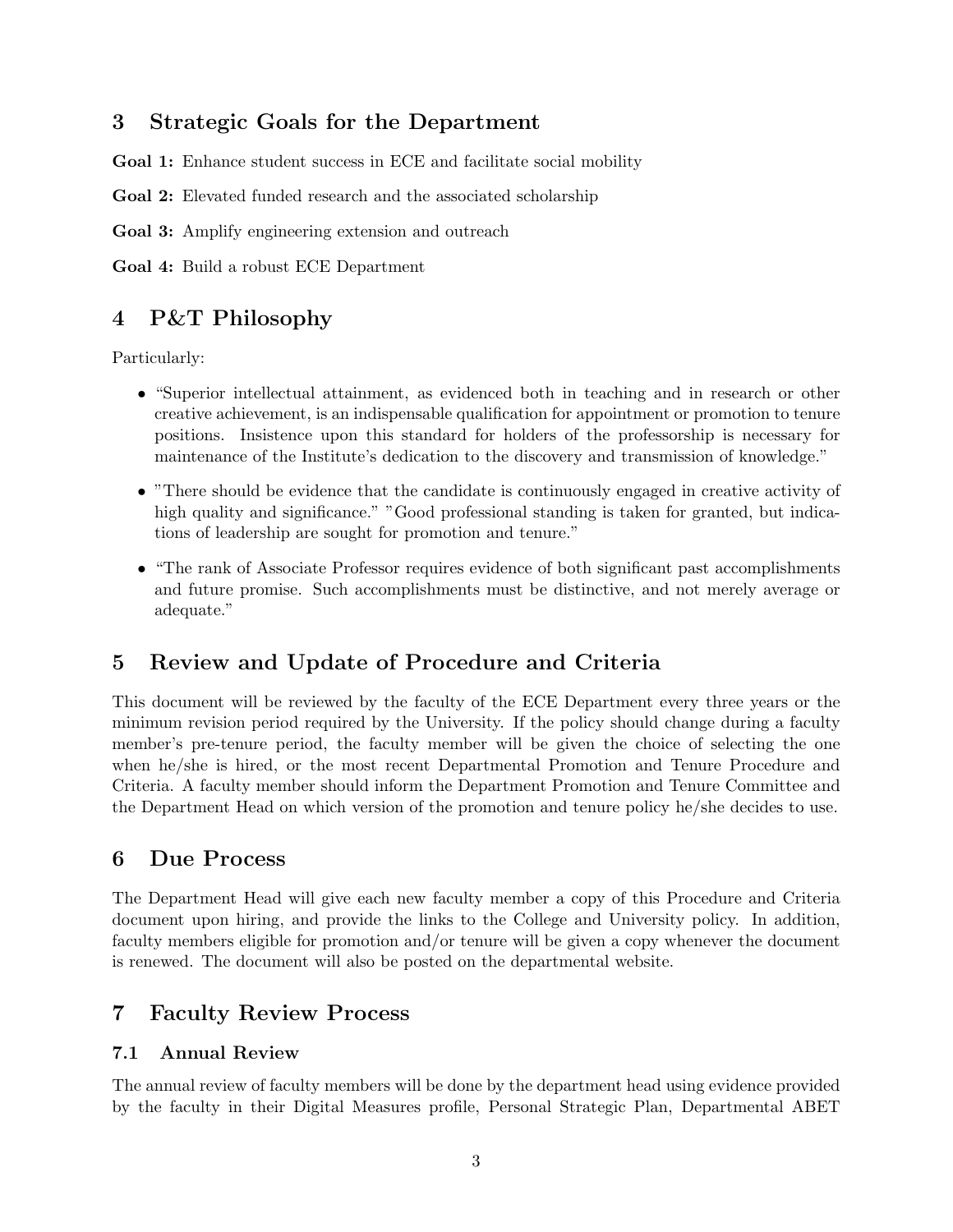assessment system and data provided by the Associate Dean of Research. The traditional areas of teaching, funded research, scholarship, and service are mapped to performance metrics that support the four goals of the ECE Department. This method allows the contribution of a faculty member to be directly linked with the departmental goals, college goals, and the goals of the NMSU LEAD 2025 strategic plan. The faculty contributions to each goal will be evaluated on a 0-4 scale and converted to an overall score on a 0-100 scale.

## 7.2 Annual Promotion and Tenure Reviews

Every spring, each faculty member at the rank of assistant professor or associate professor will submit a Promotion and Tenure Portfolio to the ECE Departmental Promotion and Tenure Committee for review. For assistant professors, this review will be a critical element in the determination of contract extensions. For non-candidates, the Committee will provide a Letter of Counseling describing the faculty member progress toward tenure or promotion. For candidates, the Committee will vote on tenure or promotion and provide a letter of evaluation along with the numeric outcome of the vote.

### 7.3 Mid-Probationary Review of Tenure-Track Faculty

Tenure-track faculty members must undergo a mid-probationary review under section 9.35, Part 3, of the Administrative Rules and Procedures of NMSU three years before evaluation of their tenure document.

#### 7.4 Post-Tenure Review

In accordance with Section 9.36 of NMSU Administrative Rules and Procedures, the Department Head may initiate a Post-Tenure Review for Associate and Full Professors if, in his/her judgment, a professor shows a serious deficiency of performance. The review will follow the procedures for annual review by the Department Head and Promotion and Tenure Committee.

#### 7.5 Departmental Promotion and Tenure Committee

- 1. The Promotion and Tenure Committee will consist of five tenured professors from the Department and one associate professor (does not vote in cases for promotion to professor). Only professors with a five-year performance record strong enough to support their current rank may serve on the Promotion and Tenure Committee.
- 2. Committee member will serve three year staged terms.
- 3. If the Department has fewer than three eligible members; the Dean, with the approval of any eligible members, will appoint additional members from outside the Department to bring the total to three.
- 4. The chair of the P&T committee will be elected by the Committee at the first meeting each year, generally in early September. The Department Head will decide voting ties.
- 5. Votes will be taken by secret written ballot and counted by the Chair of the Committee. All vote counts will be cited in the Committee report to the candidate.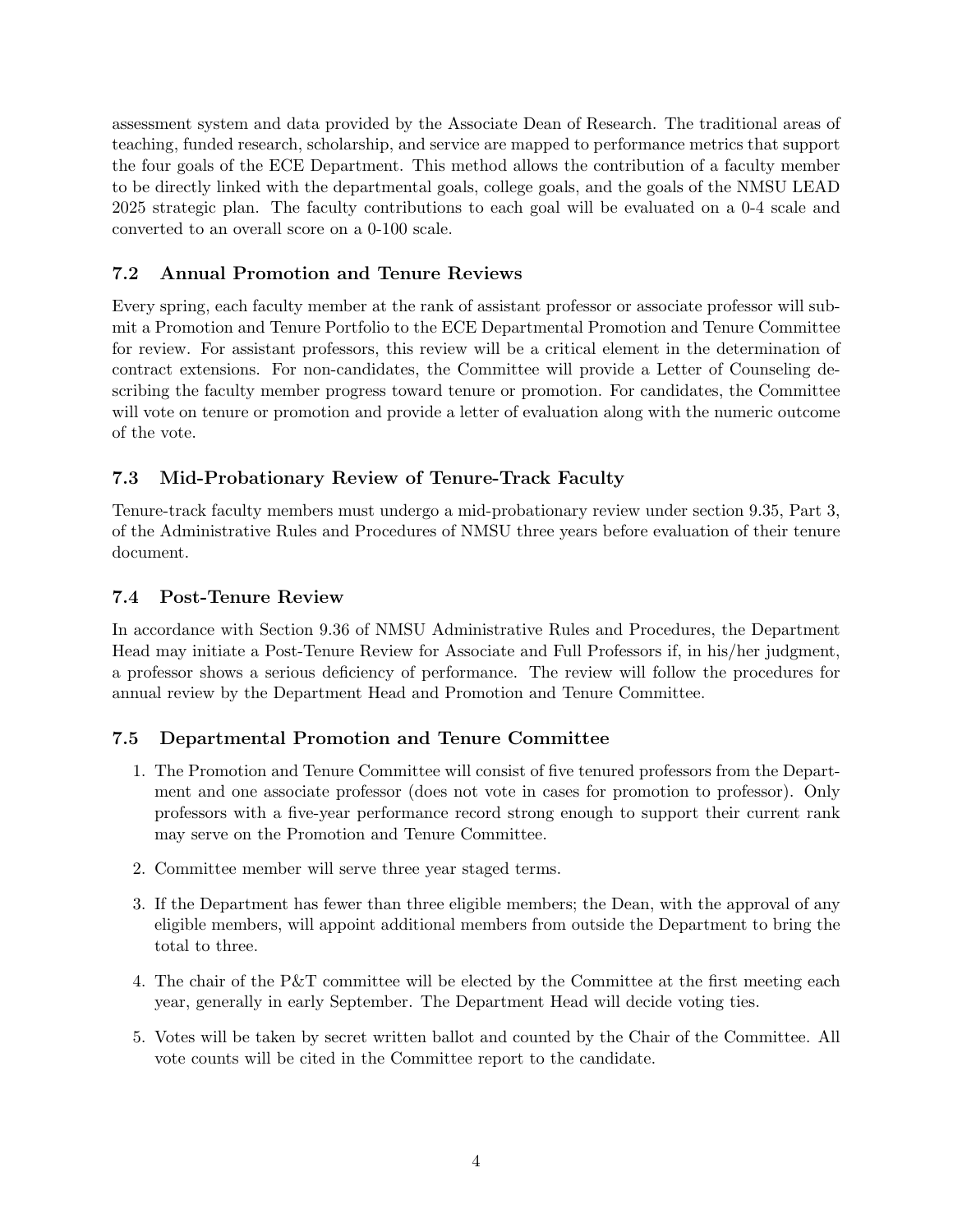#### 7.6 Selecting the External Reviewers

The department head will solicit at least three external letters of evaluation for faculty member seeking promotion or tenure. The reviews will be selected from a set of three names suggested by the candidate and three names suggested by the Department Head. The reviews will cover only the research portion of the candidate's portfolio. Names appearing on the candidate's NSF - Collaborative and Other Affiliations form are not eligible to serve as reviewers. All letters received from external reviewers will be placed in the tenure and/or promotion portfolio by the Department Head. The promotion and tenure committee and/or the Department Head may wish to specifically address the content of certain letters, or parts of certain letters, in their review of the candidate.

# 8 Evaluation of Faculty Performance

All candidates are expected to perform at a high level in the areas of Teaching, Scholarship, Funded Research, and Service as they are related to the Goals of the Department, College, and University. In addition, a candidate is expected to define excellence in one or more of the areas of Teaching, Scholarship, and Funded Research and provide compelling evidence that the candidate has achieved this level of performance. For promotion to professor, a candidate must document a strong record of leadership across all for Departmental Goals.

| Goal                     | <b>Evaluation Metrics</b>                                                    |
|--------------------------|------------------------------------------------------------------------------|
| <b>Student Success</b>   | Assessment of Teaching (three methods, feedback-action)                      |
|                          | Utilization of Learning Management System                                    |
|                          | Recruitment efforts (Grad and UG)                                            |
|                          | Student Engagement (PhD, MS and UG)                                          |
|                          | <b>ABET-</b> Assessment                                                      |
|                          | Related proposal activity (Expenditures and level of of activity)            |
| Research                 | Expenditures (Goal - $$200k/year$ )                                          |
|                          | Proposal Activities (Supports expenditure goal)                              |
|                          | <b>Funded Post-Docs</b>                                                      |
|                          | Scholarly Work (Peer comparison by rank and area)                            |
|                          | Nationally recognized research program for promotion to associate professor. |
|                          | Internationally recognized research program for promotion to professor.      |
|                          |                                                                              |
| Outreach                 | <b>Outreach Activities</b>                                                   |
|                          | Professional Activities (Editorial activities)                               |
|                          | Participation in Distance Education                                          |
|                          | Other                                                                        |
|                          | Leadership is required for promotion to professor                            |
| <b>Strong University</b> | ECE Service (Committee work)                                                 |
|                          | ECE participation (Attend meeting, contribute to the Department)             |
|                          | College - University Service (Committees and assignments)                    |
|                          | Other                                                                        |
|                          | Leadership is required for promotion to professor                            |